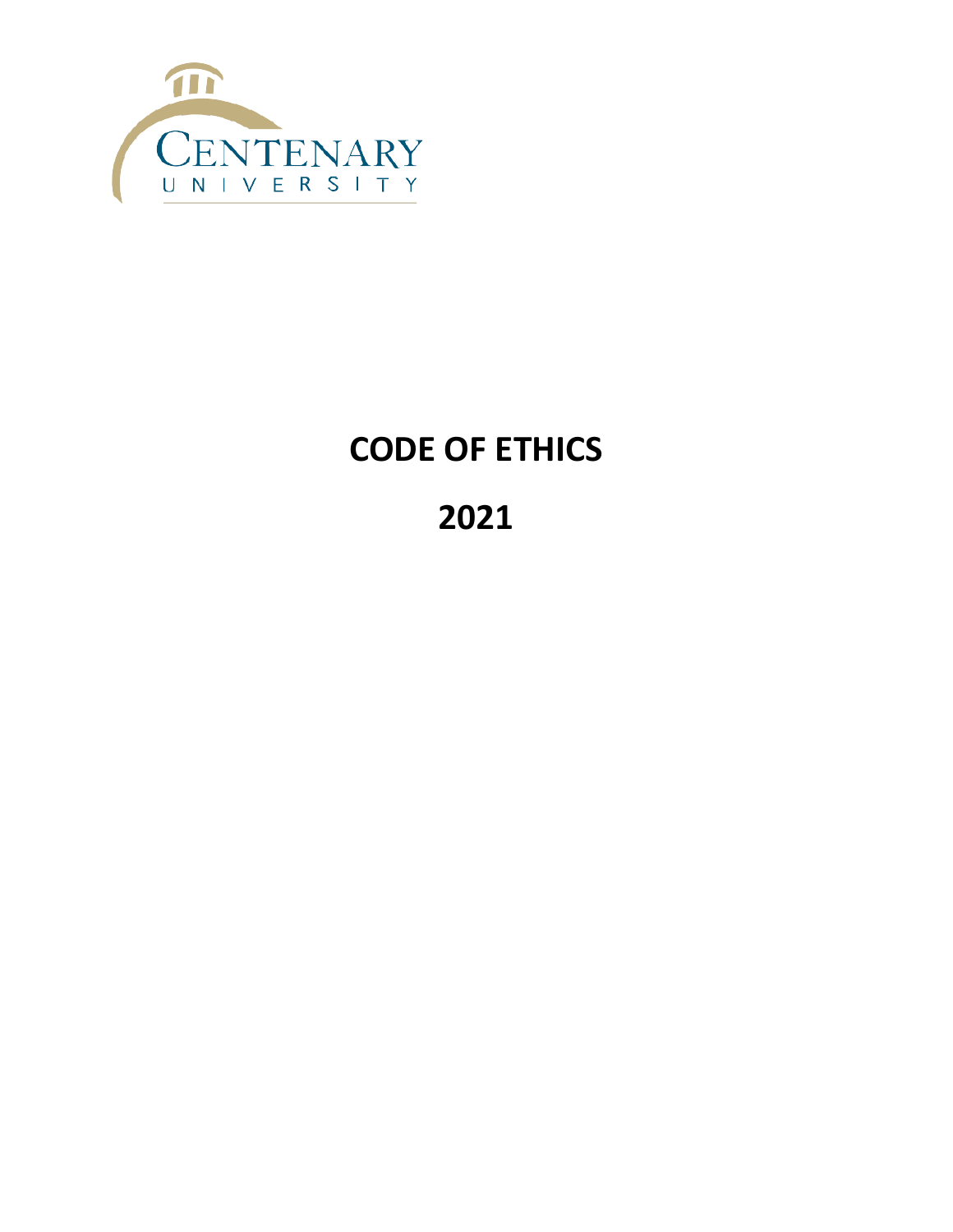## **I. General Principles and Guidelines**

## **A. Introduction**

As members of the Centenary University community, all officers, faculty, staff members and student workers are responsible for conducting themselves with the highest ethical standards. The University values integrity, honesty and fairness and strives to integrate these values into its teaching, scholarship, business practices, and daily interactions among all members of the campus community. Persons representing the University must conduct themselves at all times with the highest ethical standards and in a manner that will withstand the sharpest scrutiny.

## **B. Purpose and Intent**

This Code of Ethics describes standards to guide us in our daily University activities.

In many cases these standards are already found in existing University policies and are being followed. A key purpose of the Code of Ethics is to commit all applicable standards to writing and to ensure that they are understood and followed by the community. It is the responsibility of all members of the Centenary University community to read the Centenary University Code of Ethics and to disclose potential or actual conflicts of interest described under Section II-A. The Executive Staff is responsible for promoting the understanding of and compliance with the Code of Ethics.

The Centenary University Code of Ethics is a shared statement of our commitment to upholding the ethical, professional and legal standards we use as the basis for our daily and long-term decisions and actions. We are each individually accountable for our own actions and, as members of the University community, are collectively accountable for upholding these standards of behavior and for compliance with all applicable laws and regulations.

Centenary University recognizes that the ultimate decision regarding an individual's personal conduct must be made by that individual, and that a formal Code of Ethics will not prevent willful unethical or illegal actions by any person. By clearly setting forth the standards of behavior that the University expects from all members of its community, it is believed that the potential for unethical behavior will be minimized and that questionable actions/situations will be brought to the attention of a responsible supervisor.

## **C. Applicability**

This Code applies to the following members of the Centenary University community:

- Individuals who have an employment relationship with Centenary University whether full-time, part-time or per diem, including faculty, staff and students;
- Consultants, vendors and contractors that have an ongoing business relationship with Centenary University; and
- Individuals who perform services for Centenary University as volunteers.
- The Centenary University student body is required to abide by the Student Code of Conduct which is distributed annually by the Office of the Dean of Students. However, students who perform services as employees or volunteers must also comply with this Code of Ethics.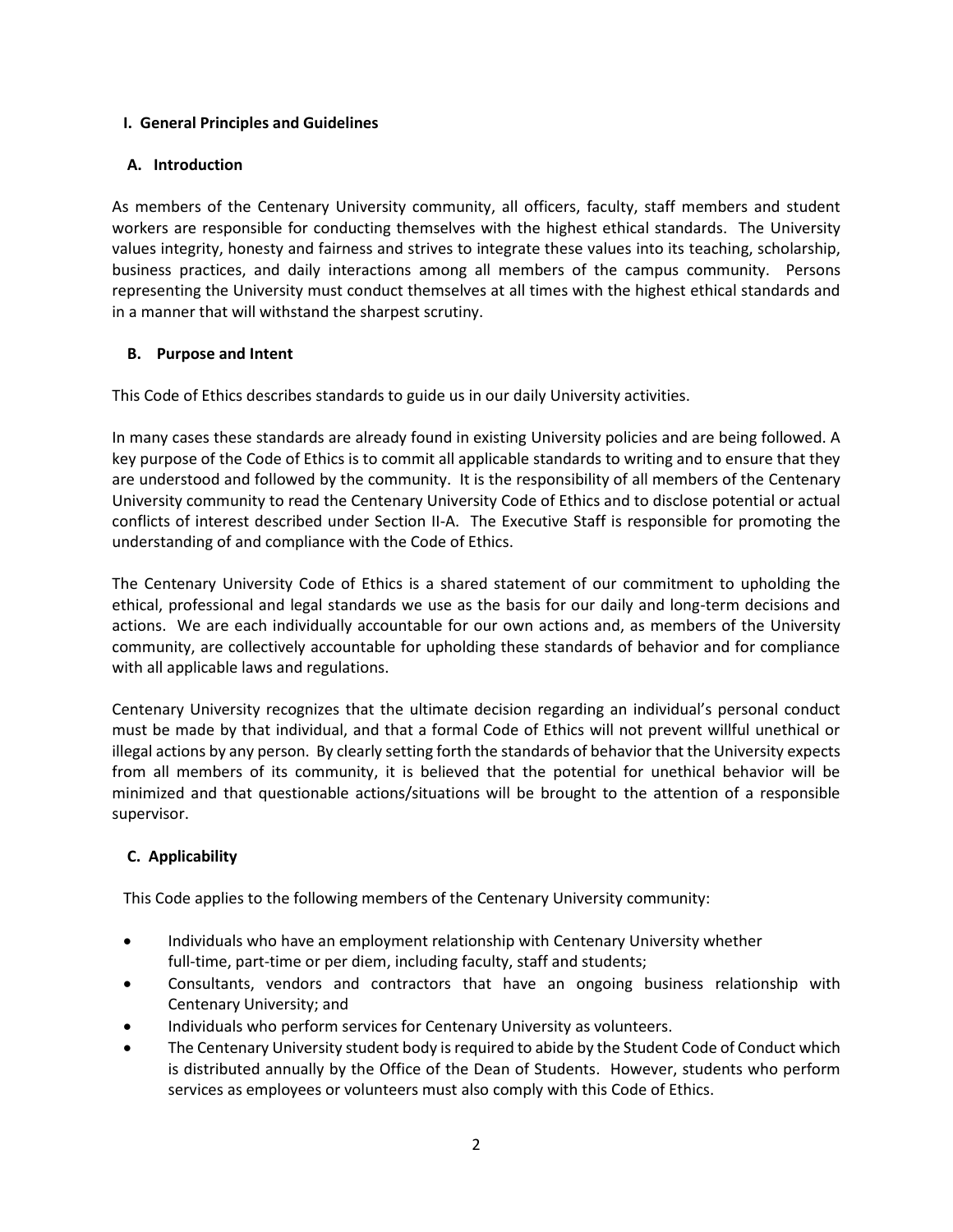• Members of the Board of Trustees of the University are governed by the conflict of interest provision and other ethical guidelines applicable to Board members and are not subject to this Code of Ethics.

#### **D. Commitment to Integrity and Ethical Conduct**

The Centenary University Civility Statement states:

#### Civility Statement

Centenary University is committed to the ongoing challenge of creating and sustaining a civil and inclusive climate that is welcoming, respectful and broadens our understanding of people whose identities, perspectives and experiences may differ in age, socioeconomic class, color, culture, ability, ethnicity, family structure, marital status, gender, gender identity and expression, national origin, immigration status, political ideology, race, religion, sex, sexual orientation and physical appearance.

We expect:

- All members of our community will strive to recognize and affirm the inherent dignity and worth of all people.
- That the free expression, exploration and exchange of ideas will be encouraged in an atmosphere of academic freedom that is considerate and tolerant of others' beliefs.
- Our campus to be safe and free of incidents that create a demeaning or hostile environment.

These values are to be reflected in the classroom as well as in the broader working and living environments at Centenary. All members of our community are expected to act with integrity, to model these standards and to hold ourselves and one another accountable for our actions and our words.

The University is committed to maintaining a reputation for the highest ethical and professional standards of conduct. To maintain these standards, the University relies on each community member's commitment to ethical behavior, honesty, integrity and good judgment. Each member of the Centenary University community should demonstrate respect for the rights of others. Members of the community must strive at all times to maintain the highest standards of integrity and ethical conduct in all situations and all relationships. Each individual is expected to conduct University business transactions with the utmost honesty, accuracy and fairness. Each situation needs to be examined in accordance with this standard. No unethical practice can be tolerated on the grounds that it is "customary" outside of Centenary University or that it serves other goals. Expediency should never compromise integrity.

## **II. Work Environment**

## **A. Conflict of Interest**

The term "conflict of interest" pertains to situations in which financial or other personal considerations compromise, or have the appearance of compromising, an individual's professional judgment and ability to perform his or her responsibilities at Centenary University. All individuals who are covered under this Code, especially persons occupying positions listed in section B below, should consider not only situations that are unacceptable, but also those situations that might involve the appearance of a conflict. The mere appearance of a conflict may be just as serious and potentially damaging as an actual bias in professional judgment. A member of the University community may not profit or gain an unfair advantage at the expense of the well-being of the University as outlined below: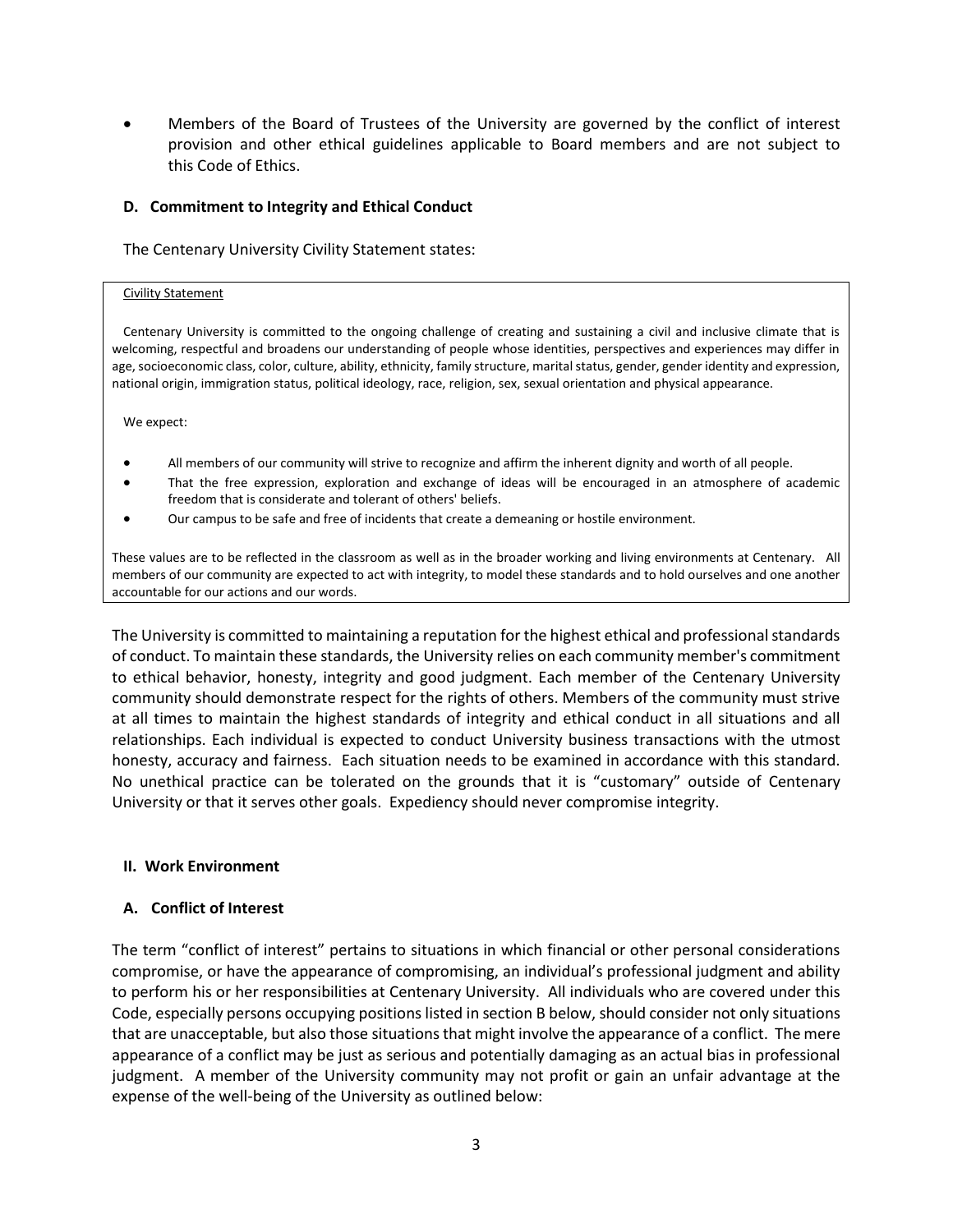- Members of the University community may not have a direct or indirect, financial or proprietary interest of any nature that is in conflict with the proper discharge of the community member's duties.
- A member of the University community shall not accept or solicit any gift, favor or service that might reasonably influence the community member in the discharge of his or her duties or that the community member knows or should know is being offered with the intent to influence his or her official conduct.
- A member of the University community shall not accept other employment or engage in any business or professional activity that he or she might reasonably expect would require or induce the employee to disclose confidential information acquired by reason of the community member's official position.
- No member of the University community shall disclose confidential information gained by reason of his or her official position and/or otherwise use such information for his or her personal gain or benefit.
- No member of the University community shall transact any business in his or her official capacity with any external business entity of which the employee, or a member of the employee's immediate family, is an officer, agent or member, or in which the employee, or a member of the employee's immediate family, has a financial interest. Immediate family is defined in the Nepotism Section.
- Members of the University community must disclose conflicts of interest as soon as possible after they realize that an actual conflict or potential conflict may exist. For example, an employee who is asked to serve as a member of the Board of Directors of an entity doing or seeking to do business with the University must immediately notify his or her supervisor at the University.
- If a conflict or potential conflict of interest is reported and has been acknowledged by the employee's department head, it is required that the conflict or the potential conflict be reported by the department head to Human Resources and the Chief Financial Officer who will review the situation and make a determination if an actual or potential conflict exists and monitor it until it is resolved.

## **B. Disclosure Guidelines**

All members of the Executive Staff, deans and Selected Staff, as defined below, are responsible for filing an annual disclosure statement to disclose all business interests, affiliations and/or relationships that could reasonably give rise to a conflict of interest involving the University. Conflict of Interest Disclosure Statements are distributed by the Director of Human Resources, who is responsible for ensuring that statements are completed and returned each year. Members of the Centenary University community who become involved in potential conflict of interest situations must complete a Conflict of Interest Disclosure Statement at the time they become aware of the potential for a conflict of interest. A Disclosure Statement that pertains to administrators, faculty and staff is attached as Appendix I.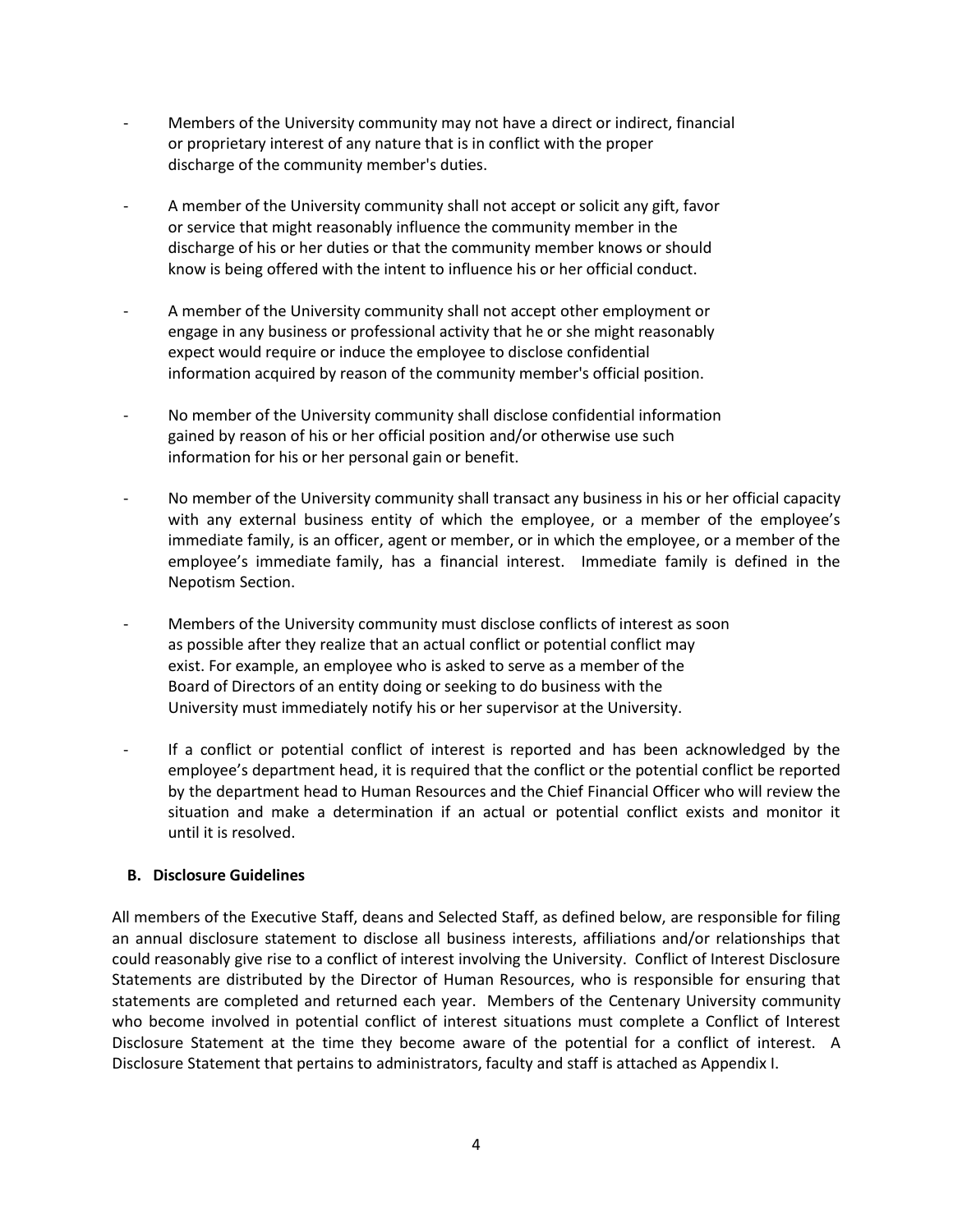Selected Staff are the Controller, Bursar, Director of Marketing, Director of Facilities, Director of Financial Aid, Director of Athletics, Director of Purchasing, Director of Safety, Chief Information Officer, Director of the Library, Manager of Print Shop and others as determined by the Director of Human Resources and the Chief Financial Officer.

## **C. Gifts and Gratuities**

External constituents sometimes offer gifts, also referred to as gratuities, in an attempt to influence an employee's conduct in relationship to the gift giver. In order to avoid a conflict of interest or the appearance of a conflict of interest, at no time should an employee solicit or accept gifts, i.e., tickets to sporting, musical and/or theatre events (this list is not all inclusive) from a vendor or contractor or from a potential vendor or contractor. No gift valued at \$50.00 or more can be accepted by University employees, and any gift valued at \$50.00 or more should be returned immediately to the donor. Acceptance of social invitations from individuals doing business with, or seeking to do business with Centenary University when such invitations can be construed as an intention to influence an employee's decision, and the cost to the host of such entertainment would appear to be excessive, is prohibited. Gifts of money to an employee in any amount cannot be accepted at any time and should be returned immediately to the donor.

Ordinary business courtesies, such as complimentary text books or payment for a modest lunch or dinner, are acceptable. Gifts which are promotional items without significant value, and which are distributed routinely by a vendor to clients, are also acceptable.

While it may sometimes be difficult to judge the value of gifts offered to University employees, it is also important to consider the appearance of impropriety. University employees should refrain from accepting gifts when the gifts give the appearance of impropriety. The respective department head should be consulted by any member of the community who is unsure about the appropriateness of accepting gifts or social invitations.

It is the responsibility of each member of the University community to report in writing any gift or solicitation to his/her supervisor even if the gift is returned or the solicitation has been rejected.

## **D. Nepotism**

Members of immediate families and other relatives of Centenary University faculty and staff may be employed in any department within the University. However, related persons shall not be employed in a situation where one relative exercises either direct or indirect supervision over the other, including student employment. For purposes of this policy, immediate family includes, spouse, parent, child, sibling, in-law, aunt, uncle, niece, nephew, grandparent, grandchild and members of a household.

## **E. Sponsored Research Grants and Contracts**

The University receives grants and contracts from federal and non-federal sources. Faculty and staff who are involved in federally sponsored research must strictly follow federal rules and regulations related to that work. Failure to observe government rules and regulations can result in the loss of funds from grants and contracts, and, in some instances, civil fines and criminal penalties. The University's capacity to receive future grant awards may also be negatively affected. With respect to grants and contracts from non-federal sources, faculty and staff must comply with applicable regulations and requirements. In all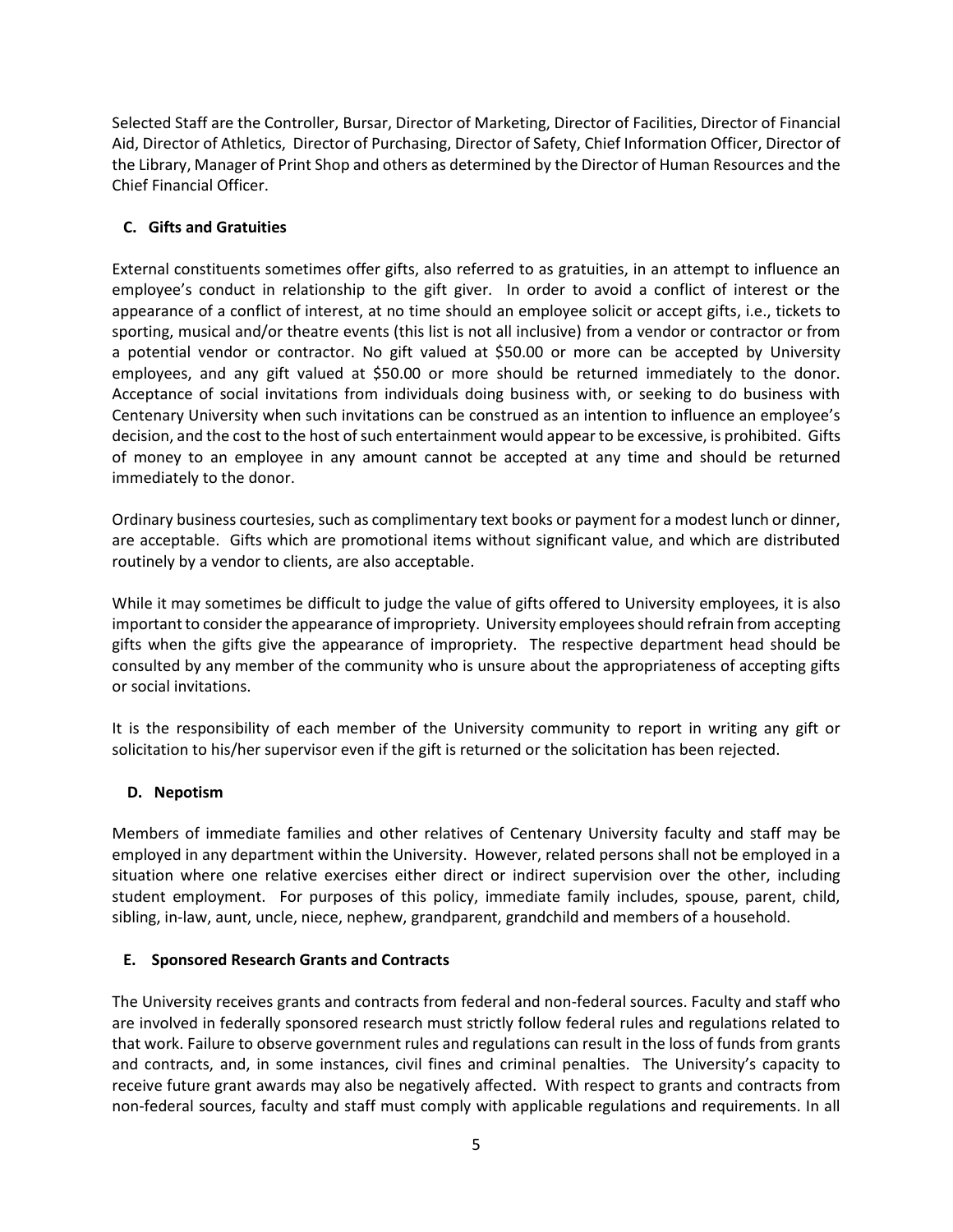cases, award recipients must adhere to all University policies pertaining to grants and contracts found in the University Relations Gift Acceptance Guidelines Manual.

## **F. Outside Employment/Conflict of Commitment**

Centenary University respects the rights of an employee to engage in activities of his or her choice, both within and outside the University, as long as those activities do not adversely affect Centenary University. Outside professional commitments should not interfere with a community member's obligations to the University. No member of the University community shall accept outside employment that actually or potentially results in any conflict of interest with or intrudes upon or detracts from the fulfillment of his or her responsibilities to the University, or the programs, policies and objectives of Centenary University. An employee considering outside employment is required to disclose fully the prospective employment in writing to his or her Department Chair (for faculty) or Department Head (for staff) with a copy to Human Resources before accepting such employment. An employee may ordinarily expect to be granted the right of outside employment provided that such duties do not conflict with the provisions of this Code.

A Department Chair (faculty) or Department Head (staff) who denies a request based on a conflict with the Code will provide a written reason, with a copy to the Director of Human Resources, for the denial. Human Resources reserves the right to further review all outside employment requests and denials.

## **G. Equal Employment, Harassment/Discrimination and Related Laws and Regulations**

Centenary University is committed to a work environment free of harassment and disruptive behavior, and to providing an equal opportunity work environment where every member of the University community is treated with fairness, dignity and respect. No one shall discriminate against any individual on the basis of race, color, religion, sex, age, disability, national origin, sexual preference, genetic information or any other factor prohibited by law. A detailed Anti-Harassment, Discrimination and Retaliation Policy can be found in the online Employee Handbook. All members of the University community, especially supervisors, must be familiar with laws, regulations and policies specifically related to employment matters including equal employment opportunity and harassment.

## **H. Confidentiality of University Documents and Records**

The University maintains confidential records for a variety of business needs. Records may include detailed information about students, parents, job applicants, employees, alumni, donors, institutional finances and University planning initiatives. Many records are required to be kept confidential as a matter of federal and state law and/or to protect the privacy of individuals associated with or doing business with the University.

Members of the Centenary University community must protect confidential information from the access or view of unauthorized persons, for securing it properly when not in use and discussing it only with those who have a legitimate business need to know. A community member who is uncertain about the use of University records and information should contact his or her Department Head.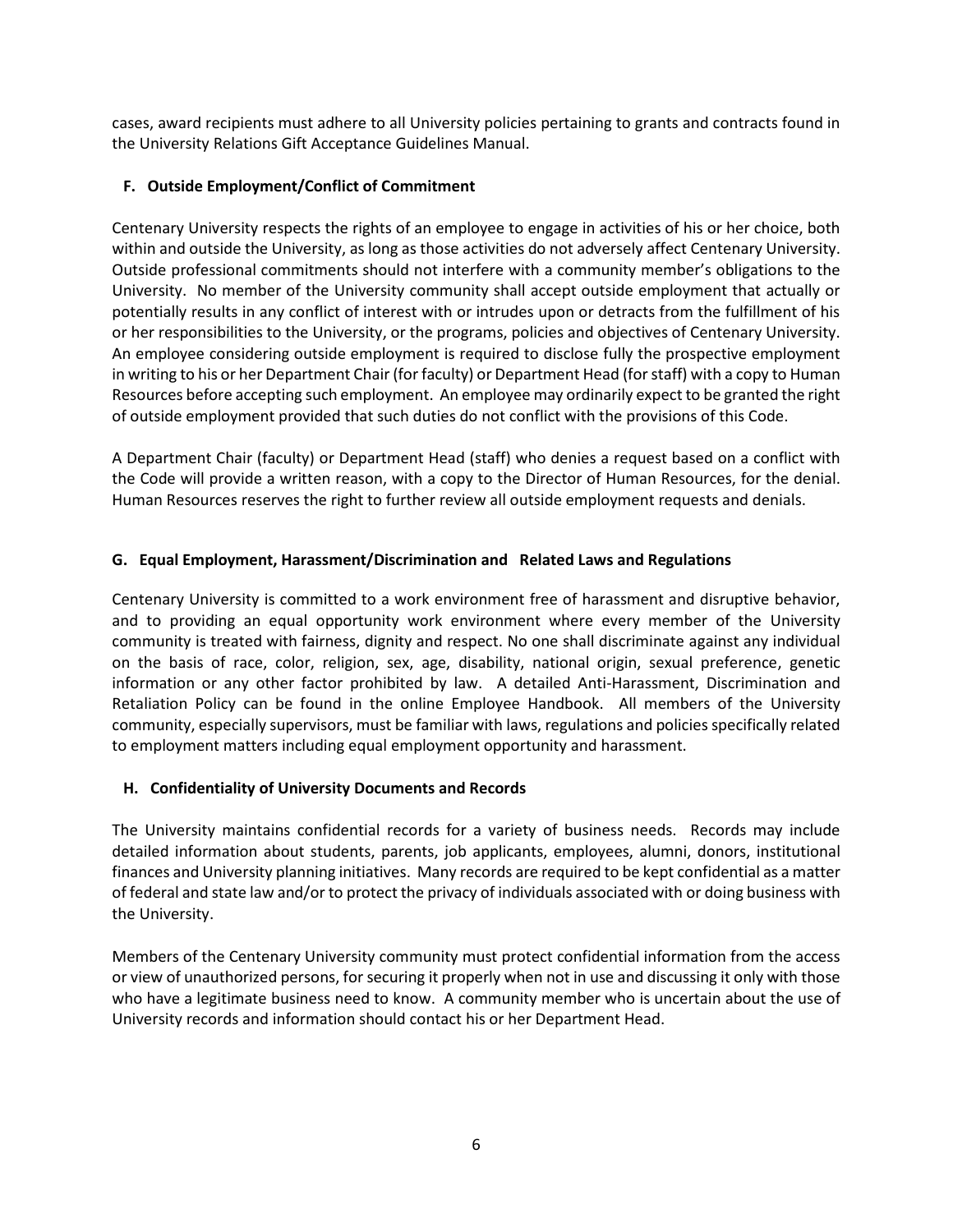## **I. Integrity and Accuracy of University Documents and Records**

Every member of the University community is responsible, within the scope of his/her work, for the integrity and accuracy of the University's documents and records. Anyone who intentionally falsifies or improperly alters information on any institutional record or document will be subject to disciplinary actions up to and including termination of employment and may be subject to civil or criminal actions in state or federal courts. University documents and records are retained in accordance with the law and the University's record retention requirements.

## **III. Obligation to Report Suspected Violations; Whistleblower Policy and Consequences of Violation of the Code of Ethics**

## **A. Reporting**

Each member of the Centenary University community is responsible to report actual or perceived violations of the Code of Ethics that come to his or her attention which he or she reasonably believes violates the law or University policy. Reports of suspected violations of these standards should be made promptly in writing and signed by the individual making the report.

A confidential procedure for reporting improprieties in accounting, auditing or internal controls practices has been implemented as part of the University's compliance with key provisions of GAAP, Generally Accepted Accounting Principles. Individuals who wish to report any concern they might have about accounting, auditing or internal control practices are asked to follow the procedure outlined in Appendix 3. Suspected violations of all other matters should be made as outlined in Appendix 2. Individuals who elect to report their concerns can be assured that their information will be treated confidentially and such action will in no way jeopardize their standing at the University.

Reports will be impartially and confidentially investigated by either the Human Resources Department, the Finance Department, Security, Title IX Coordinator or the University's external auditor depending on the nature of the complaint. Centenary University will protect from retaliation anyone who makes a good faith effort to disclose appropriately any real or perceived wrongdoing. However, the University reserves the right to deal with malicious or frivolous allegations through appropriate disciplinary procedures.

The University also maintains an anonymous toll-free hotline 800-401-8004 (English speaking), 800-216- 1288 (Spanish speaking); website: [https://www.lighthouse-services.com/CentenaryUniversity;](https://www.lighthouse-services.com/CentenaryUniversity) email: [reports@lighthouse-services.com](mailto:reports@lighthouse-services.com) or fax: 215-689-3885 where a complaint or violation may be reported.

All members of the University community are required to cooperate in investigations of possible violations.

## **B. Reporting of Wrongful Conduct (Whistleblower Policy)**

## 1. Statement of Purpose

Centenary University employees are expected to abide by state and federal laws and regulations as well as University policies. Furthermore, a Centenary University employee cannot be compelled by a supervisor or University official to violate the law or University policy.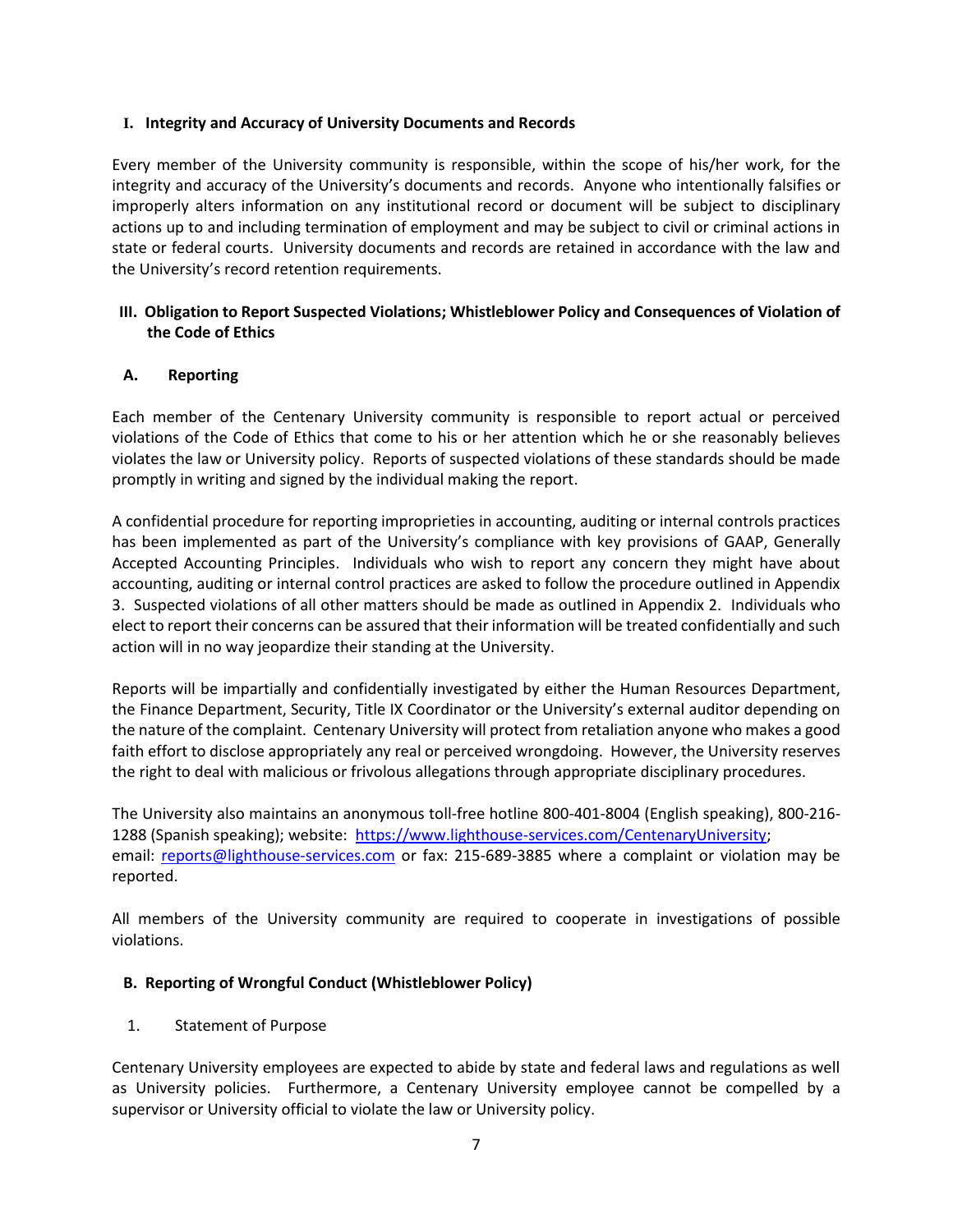Centenary University has established procedures for handling a good faith report of wrongful conduct as set forth in Section III(A) above and for responding to complaints of retaliation against individuals who make such reports.

2. Definition of Wrongful Conduct

Wrongful Conduct is defined in this policy to be:

- a. A violation of applicable state and/or federal laws and regulations.
- b. A serious violation of Centenary University policy.
- c. A conflict of interest, as described in this Code of Ethics.
- d. The use of Centenary University property, resources, or authority for personal gain or other non- University related purpose.
- e. Improprieties in accounting, auditing, or internal control practices.
- 3. Definition of Good Faith Report

"Good Faith Report" is defined in this policy to be an allegation of Wrongful Conduct made by an individual who believes that Wrongful Conduct may have occurred. An allegation is not in good faith if it is made with reckless disregard or willful ignorance of facts that would disprove the allegation. The University reserves the right to deal with persons who make malicious or frivolous allegations through appropriate disciplinary procedures.

## **C. Consequences of Violation**

Violations of the Code of Ethics will be considered under the University's established disciplinary practices and procedures as outlined in the Employee Handbook, Student Handbook, or any other document to which the violator's employment is subject. A violation of the Code includes the failure to report a suspected violation, the withholding of information relating to a violation or the failure to cooperate in an investigation of a suspected violation.

Violations may carry disciplinary consequences, up to and including termination from employment, based on the circumstances and severity of the violations. Such violations may also subject individuals to civil or criminal actions in state or federal courts.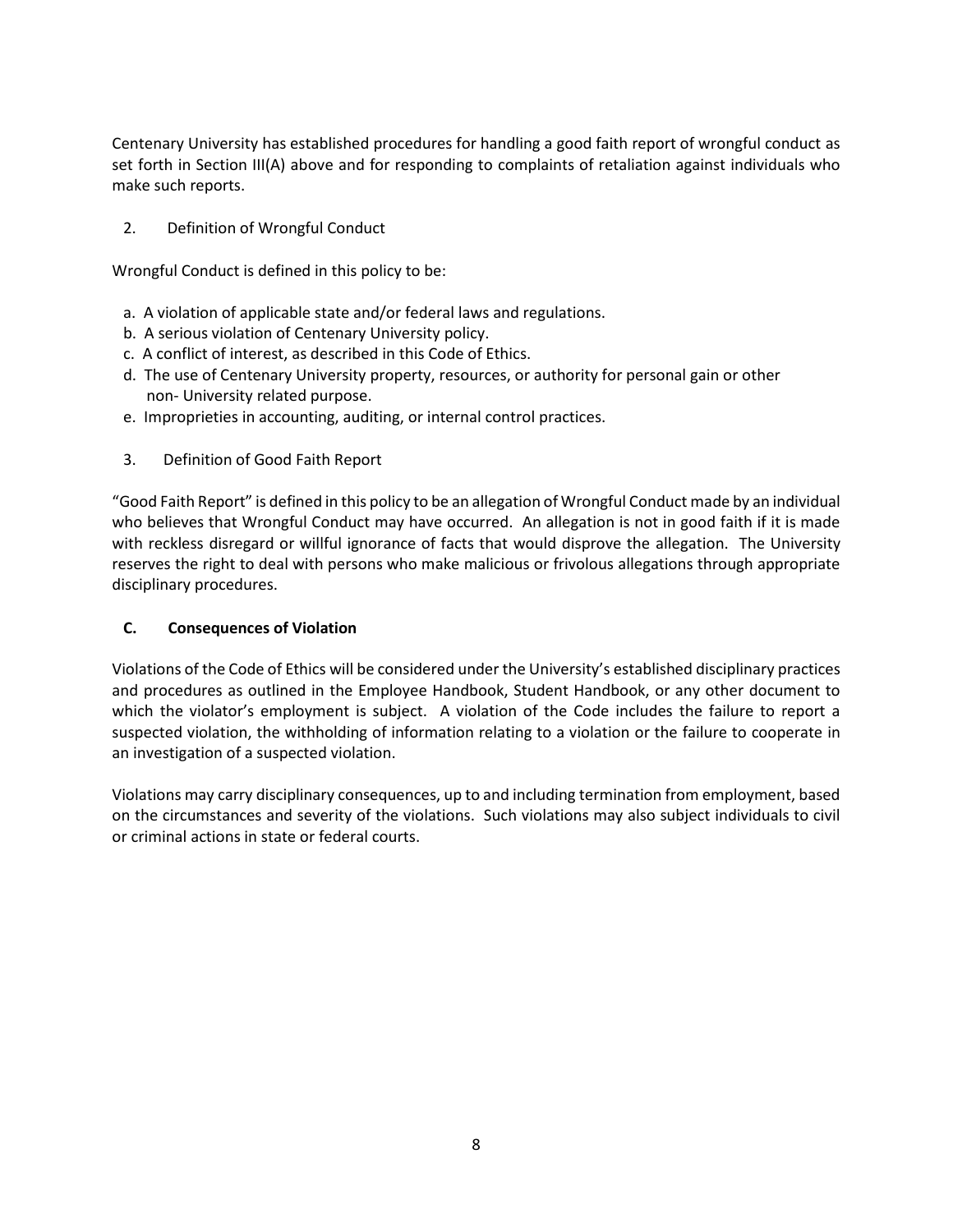#### **Appendix 1**

#### **CENTENARY UNIVERSITY**

#### **Conflict of Interest**

#### **Disclosure Statement**

A conflict of interest exists in any situation in which a person having official responsibilities for Centenary University is empowered to make decisions on behalf of the University and who, as a result of that authority, can potentially benefit personally, directly or indirectly, from any entity or person conducting business with the University. In accordance with the "Code of Ethics," this disclosure statement must be completed and submitted for review. I attest that I have read the Conflict of Interest section of the "Code of Ethics" of Centenary University and understand the concept of conflict of interest and am familiar with the required disclosure by affected employees of actual or potential conflict of interest situations.

I am hereby disclosing that:

a) I have no actual or potential conflict of interest (check box) \_\_\_\_\_

**OR** STREET STREET AND THE STREET STREET STREET AND THE STREET STREET STREET AND THE STREET STREET STREET AND THE STREET AND THE STREET AND THE STREET AND THE STREET AND THE STREET AND THE STREET AND THE STREET AND THE STR

b) All actual or potential conflicts of interest arising from any business interests, affiliations, and/or relationships and those of my family, no matter how small or insignificant, are described below:

\_\_\_\_\_\_\_\_\_\_\_\_\_\_\_\_\_\_\_\_\_\_\_\_\_\_\_\_\_\_\_\_\_\_\_\_\_\_\_\_\_\_\_\_\_\_\_\_\_\_\_\_\_\_\_\_\_\_\_\_\_\_\_\_\_\_\_\_\_\_\_\_\_\_\_\_\_\_ \_\_\_\_\_\_\_\_\_\_\_\_\_\_\_\_\_\_\_\_\_\_\_\_\_\_\_\_\_\_\_\_\_\_\_\_\_\_\_\_\_\_\_\_\_\_\_\_\_\_\_\_\_\_\_\_\_\_\_\_\_\_\_\_\_\_\_\_\_\_\_\_\_\_\_\_\_\_ \_\_\_\_\_\_\_\_\_\_\_\_\_\_\_\_\_\_\_\_\_\_\_\_\_\_\_\_\_\_\_\_\_\_\_\_\_\_\_\_\_\_\_\_\_\_\_\_\_\_\_\_\_\_\_\_\_\_\_\_\_\_\_\_\_\_\_\_\_\_\_\_\_\_\_\_\_\_ \_\_\_\_\_\_\_\_\_\_\_\_\_\_\_\_\_\_\_\_\_\_\_\_\_\_\_\_\_\_\_\_\_\_\_\_\_\_\_\_\_\_\_\_\_\_\_\_\_\_\_\_\_\_\_\_\_\_\_\_\_\_\_\_\_\_\_\_\_\_\_\_\_\_\_\_\_\_ \_\_\_\_\_\_\_\_\_\_\_\_\_\_\_\_\_\_\_\_\_\_\_\_\_\_\_\_\_\_\_\_\_\_\_\_\_\_\_\_\_\_\_\_\_\_\_\_\_\_\_\_\_\_\_\_\_\_\_\_\_\_\_\_\_\_\_\_\_\_\_\_\_\_\_\_\_\_

\_\_\_\_\_\_\_\_\_\_\_\_\_\_\_\_\_\_\_\_\_\_\_\_\_\_\_\_\_\_\_\_\_\_\_\_\_ \_ \_\_\_\_\_\_\_\_\_\_\_\_\_\_\_\_\_\_\_\_\_\_\_\_\_\_\_\_\_

\_\_\_\_\_\_\_\_\_\_\_\_\_\_\_\_\_\_\_\_\_\_\_\_\_\_\_\_\_\_\_\_\_\_\_\_\_\_\_\_\_\_\_\_\_ \_\_\_\_\_\_\_\_\_\_\_\_\_\_\_\_\_\_\_\_\_\_\_\_\_\_\_\_\_\_

Print name Title

Signature Date Date Date Date

**RETURN SIGNED ORIGINAL TO:** 

**Director of Human Resources**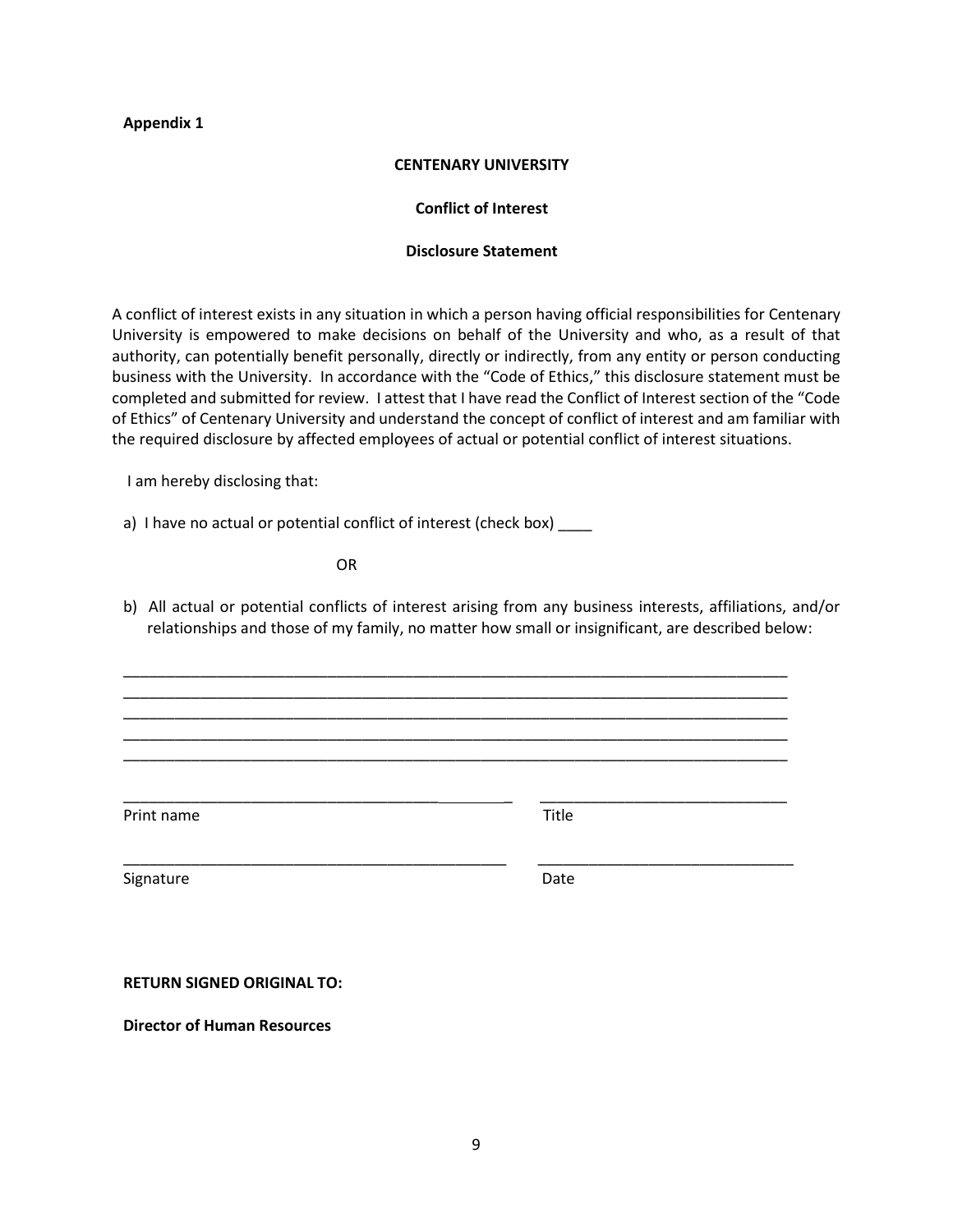#### **Appendix 2**

#### **CENTENARY UNIVERSITY**

#### **CONFIDENTIAL REPORT PROCEDURE**

#### **FOR**

#### **SUSPECTED CODE OF ETHICS VIOLATIONS**

A report of suspected Code violation should be made promptly in writing and signed by the individual making the report. Reports of code violations will be confidentially reviewed and investigated by the Office of Human Resources, the University's external auditor or any other person which the University deems appropriate. The University will protect from retaliation anyone who makes a good faith effort to appropriately disclose actual or perceived violations.

Reports can be submitted to any one of the individuals listed below:

Bruce Murphy President Centenary University 400 Jefferson Street Hackettstown, NJ 07840 (908) 852-1400 [Bruce.Murphy@CentenaryUniversity.edu](mailto:Bruce.Murphy@CentenaryUniversity.edu)

Denton Stargel Vice President for Finance/CFO Centenary University 400 Jefferson Street Hackettstown, NJ 07840 (908) 852-1400 [Denton.Stargel@CentenaryUniversity.edu](mailto:Denton.Stargel@CentenaryUniversity.edu)

Amy D'Olivo Vice President for Academic Affairs & Chief Academic Officer Centenary University 400 Jefferson Street Hackettstown, NJ 07840 (908) 852-1400 Amy.Dolivo@CentenaryUniversity.edu

> A supervisor to whom a report of a violation is made is obligated to report the violation to one of the senior executives listed.